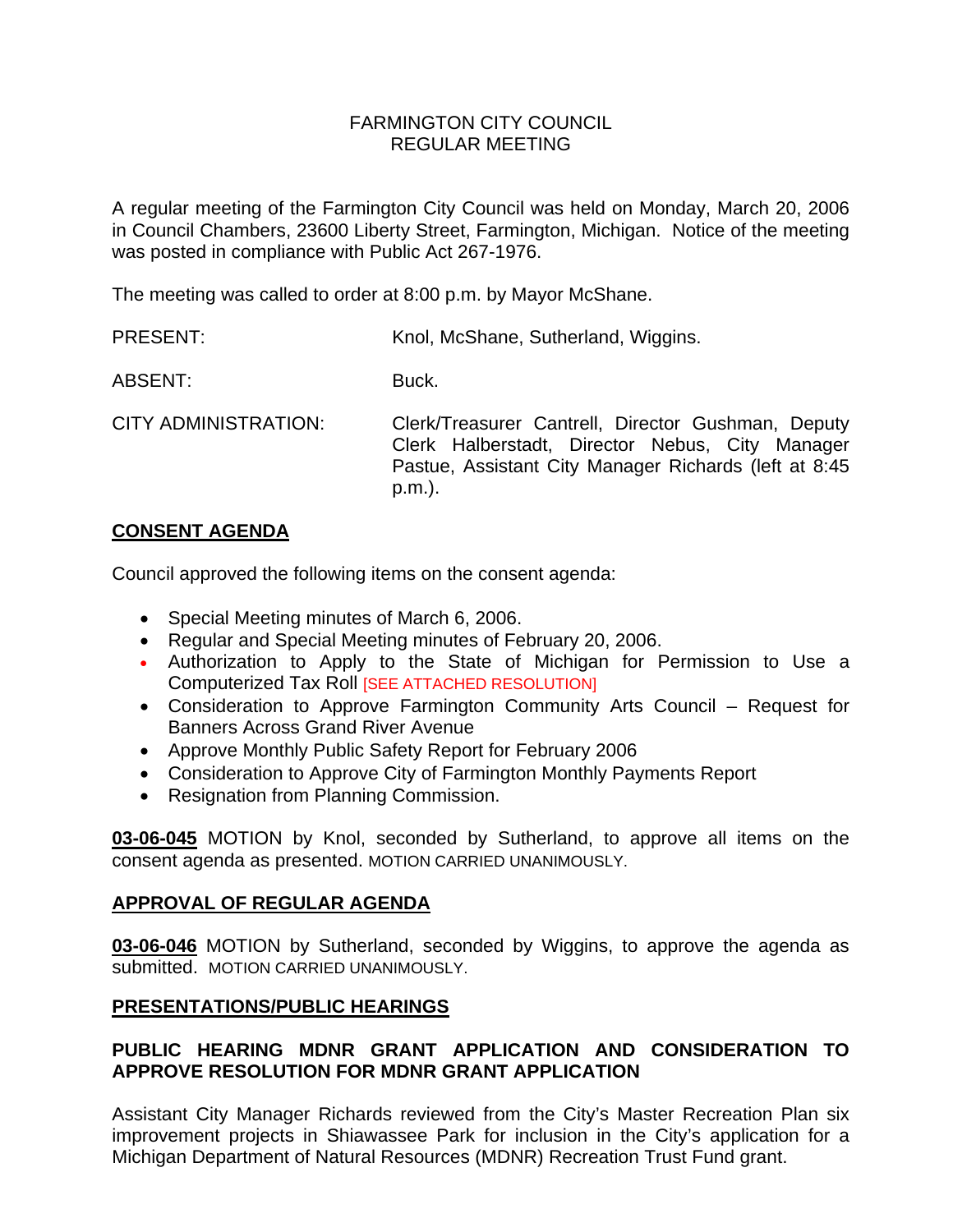Mayor McShane opened the hearing for public comment.

Hank Borgman, 34011 Grand River, expressed concern regarding the proposed switchback ramp and paved path in Shiawassee Park. He questioned the need for both projects and cited potential hazards and negative environmental impact.

Charles Bridges, 23986 Colchester, expressed concern regarding the proposed paved path. He noted that the stone path is preferred by both pedestrians and runners. He further noted that the cross country track teams from the High Schools regularly use the park because it is one of the few places that provide a cushioned surface for running. He recommended keeping the park natural.

Robert Moss, 33353 Kingslane Court, stated that the switchback ramp and paved path are unnecessary and a waste of money.

Dave Peterson, 22561 Power Road, expressed support for keeping the stone path. He stated that a paved path would attract more bicyclists and skateboarders, posing a potential hazard to walkers, strollers, etc.

Gretchen Perkins, 33353 Kingslane Court, expressed opposition to the switchback ramp and paved path.

Keith Button, 25900 Hunt Club Blvd., expressed opposition to the paved path.

Nancy Leonard, 33309 Shiawassee, expressed opposition to the proposed switchback ramp and paved path and noted the potential negative impact of both projects on the environment.

Chris Inch, 23522 Longacre, stated that the stone path is excellent for running and preserves the natural environment of the park.

Betty Borgman, 34011 Grand River, confirmed how the proposed projects would be funded.

Richard Button, 25900 Hunt Club Blvd., expressed opposition to the switchback ramp and paved path.

Linda DiMichel, 33353 Kingslane, expressed opposition to the paved path and switchback ramp.

Jeff McGowan, 21052 Larkspur, expressed opposition to the paved path and switchback ramp.

Kim Peterson, 22561 Power Road, expressed opposition to the paved path, noting the risk to pedestrians and children from bicyclists and skateboarders. She noted the low maintenance of a stone path.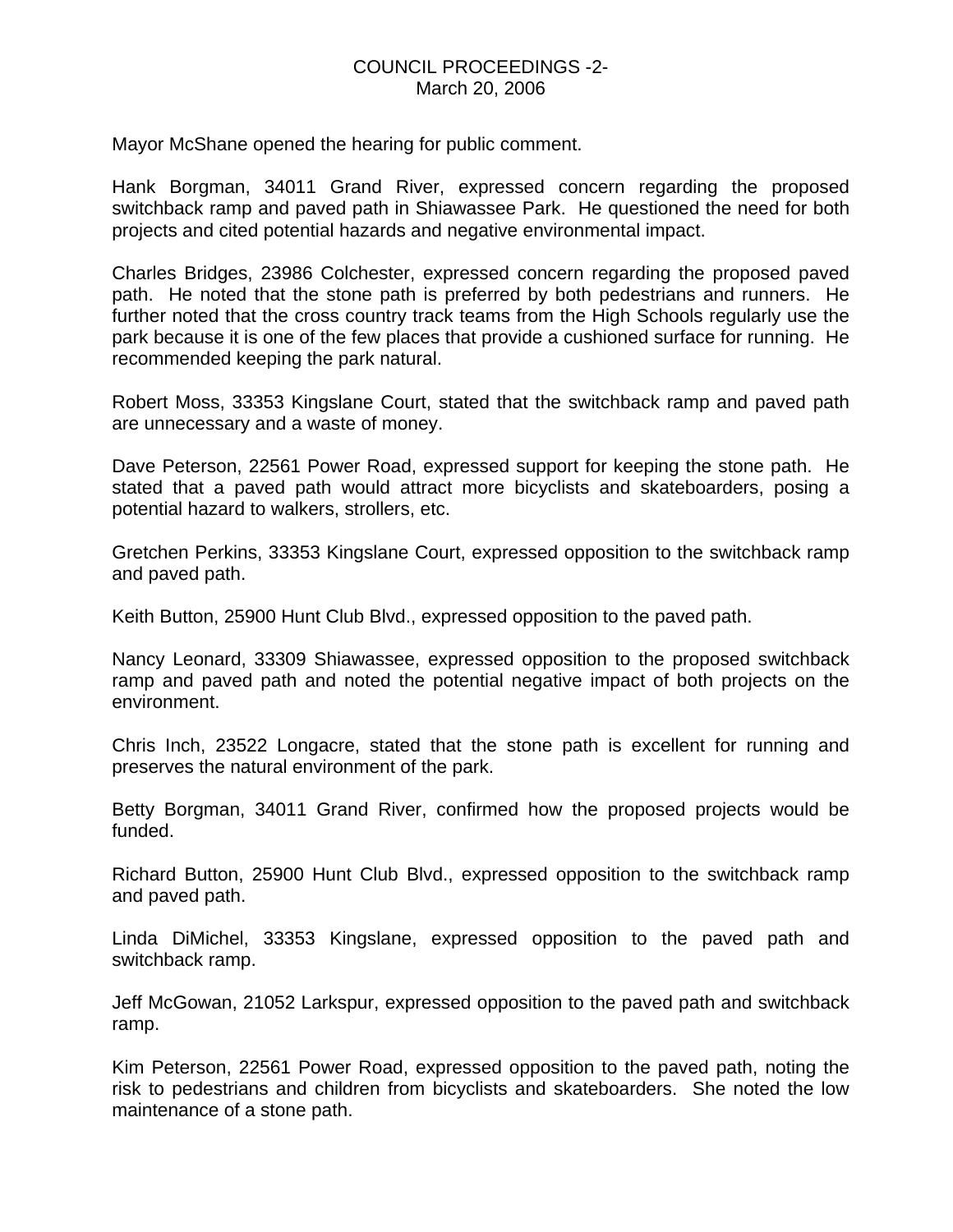Mayor McShane announced that a copy of the City's Recreation Master Plan, architectural drawings and descriptions of the proposed projects are available in the City Manager's office for public review.

City Manager Pastue offered comments on the proposed projects. He stated that the switchback ramp would provide a connection to the downtown and would not negatively impact the environment of the Park. He advised that this project would further promote Farmington's goal of a pedestrian friendly community. He noted that federal and state funding could be used to accomplish six of the fourteen projects identified in the Recreation Master Plan.

Pastue acknowledged the appeal of the stone path, but pointed out that ADA compliancy is part of securing grant funding. He stated that the City would try to maintain the current path, however, some modifications would need to be made to meet ADA standards.

Charles Bridges asked that he have the opportunity to consult with the City regarding ADA compliance in the Park.

**03-06-047** MOTION by Wiggins, seconded by Knol, to close the public hearing. MOTION CARRIED UNANIMOUSLY.

Discussion followed regarding modification of the grant application in order to retain the stone path.

Councilmember Wiggins questioned whether the grant could be "tweaked" once it is approved by Council. Pastue responded that in order to retain most of the stone path the language of the grant application would have to be changed to read "developing a hard surface for ADA purpose" and linear footage of the hard surface would need to be changed. He stated that it would be impractical to have parallel paths in the park.

Councilmember Knol asked about removing the reference to linear feet from the application. Pastue responded that administration would have to make that determination.

Knol stated that she could support the grant application provided that the linear footage is removed. She expressed opposition to dual paths.

Councilmember Sutherland expressed concern regarding the grant application due to public lack of support for the projects. She noted that the feedback on the paved path and switchback ramp has been all negative and questioned for whom the projects are being done.

Knol noted a visioning process that took place in the late 90's that included the goal of connecting Shiawassee Park to the downtown. She further noted that the Recreation Plan proposed the switchback ramp as a way to tie the park to the downtown. She pointed out that in both cases, the committees were comprised of community representatives.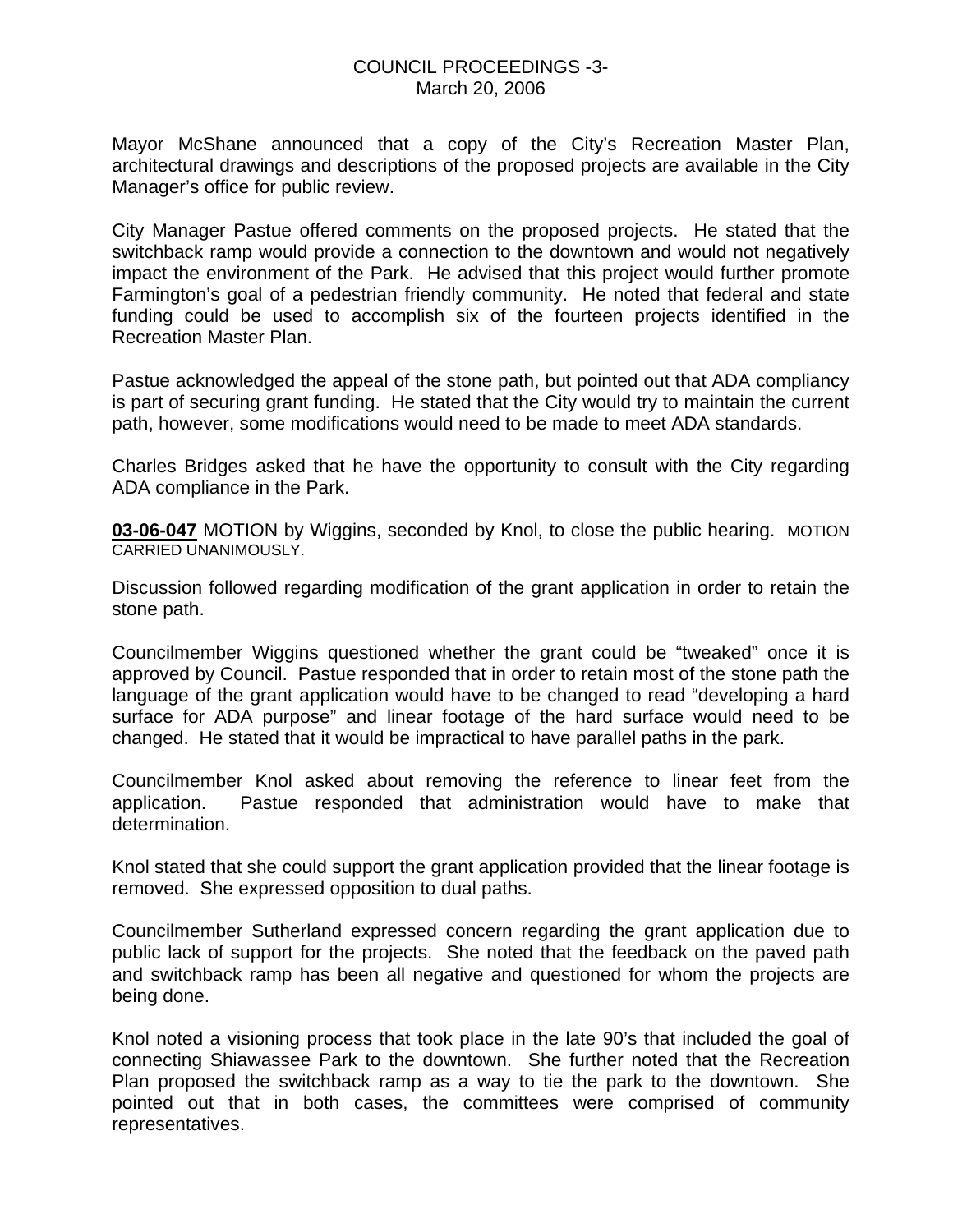### COUNCIL PROCEEDINGS -4- March 20, 2006

Sutherland expressed support for the proposed projects, but indicated that she would still like to hear more support from the community.

Wiggins suggested a hard surface from the parking lot to the playscape and switchback ramp and leave the remaining path as stone. He agreed that parallel paths would not be feasible.

Mayor McShane suggested that a decision could be delayed until the March  $27<sup>th</sup>$  meeting in order to allow for input from Councilmember Buck.

Knol stated that she was prepared to approve the application provided the amount of linear feet is removed and language is modified to read "developing hard surface for ADA compliancy."

Sutherland stated that she was prepared to vote on the application provided the linear footage issue is addressed and the language modification is made. She expressed support for the switchback ramp, but would like to keep a hard surface path to a minimum.

**RESOLUTION 03-06-048** Motion by Knol, seconded by Wiggins, to adopt a resolution authorizing City Administration to submit a grant application to the Michigan Department of Natural Resources (MDNR) for Shiawassee Park improvements with the following modifications to the application: change language on page one to read "developing hard surface for ADA compliancy", reduce linear footage on page 5, to reflect installation of a hard, ADA compliant surface, from the foot of the bridge along the trail back to the parking lot along Raphael Street and amend the site plan accordingly. [SEE ATTACHED RESOLUTION]. MOTION CARRIED UNANIMOUSLY.

# **OAKLAND COUNTY COMMISSION PRESENTATION – MICHAEL ROGERS, OAKLAND COUNTY COMMISSIONER**

Oakland County Commissioner Mike Rogers gave a presentation on the many different services provided by Oakland County.

# **SOUTHWESTERN OAKLAND CABLE COMMISSION (SWOCC) PRESENTATION – CAREN COLLINS**

SWOCC Executive Director Caren Collins discussed a campaign that opposes legislation that would take away local government cable franchising, franchise fees and local authority. She discussed the impact of proposed federal and state legislation that would remove local government authority. Collins asked Council and community members to join in a letter writing campaign opposing this legislation.

Mayor McShane indicated that a delegation from Farmington was recently in Washington D.C. and lobbied to retain local authority over cable franchising.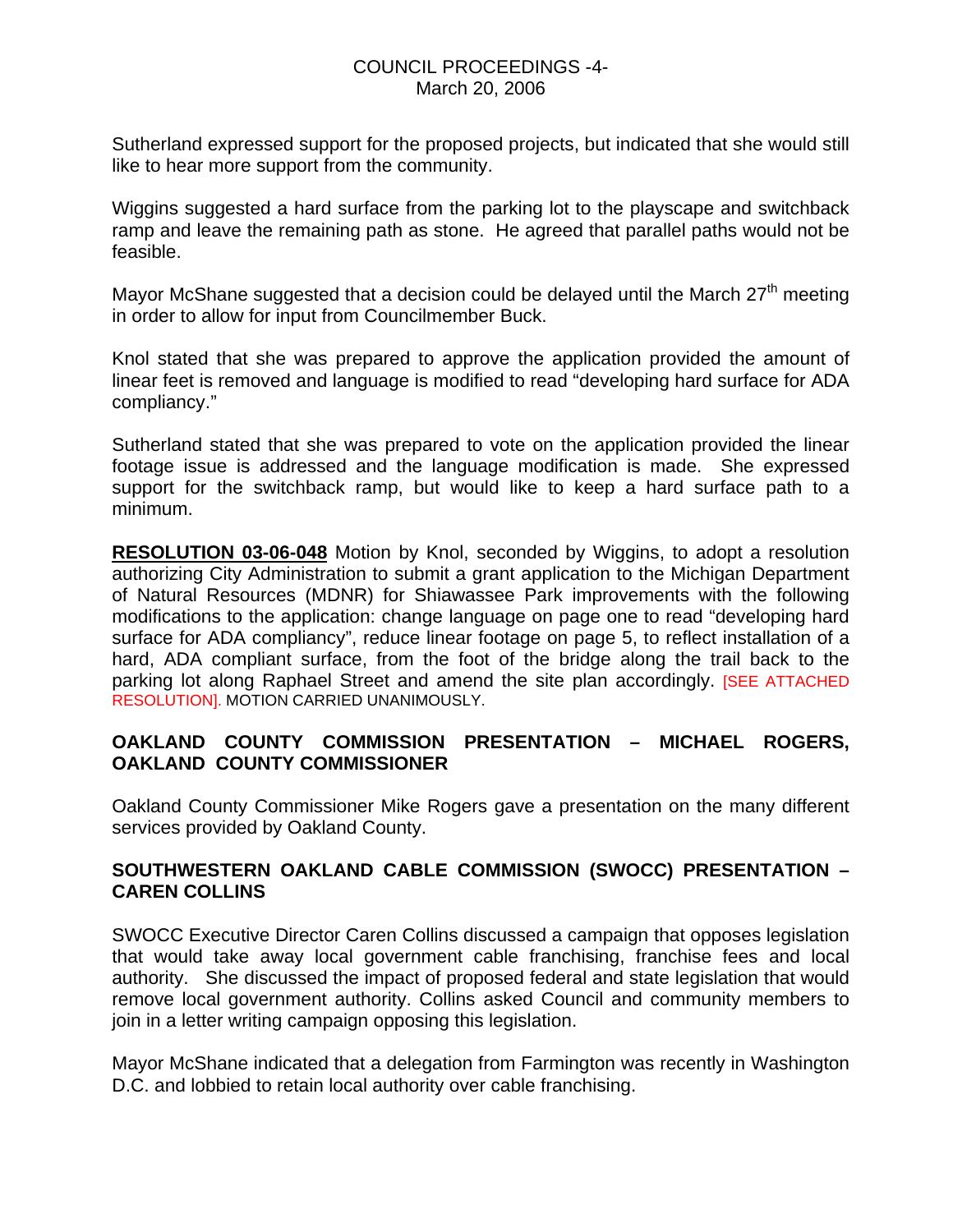### COUNCIL PROCEEDINGS -5- March 20, 2006

### **NEW BUSINESS**

# **CONSIDERATION TO APPROVE 2006 DOWNTOWN DEVELOPMENT AUTHORITY (DDA) SPECIAL EVENTS CALENDAR**

Administration reviewed 2006 events planned for the downtown by the DDA.

Mayor McShane asked why donations were not solicited to support the evening concerts. Pastue responded that this year the DDA is focusing on sponsorships for the Farmers Market. Mayor McShane noted that donations for the concert series are available for the asking.

**RESOLUTION 03-06-049** Motion by Knol, seconded by Sutherland, to approve the 2006 Downtown Development Authority Special Events Schedule as presented. MOTION CARRIED UNANIMOUSLY.

### **CONSIDERATION TO APPROVE CONSTRUCTION ESTIMATE #7 FOR DOWNTOWN CENTER IMPROVEMENT PROJECT**

Administration advised that construction estimate no. 7 for the Downtown Improvement Project covers work completed through February 22, 2006. Administration further advised that construction estimate no. 7 has been reviewed and approved by both Public Services Director Gushman and the City's consulting engineers.

**RESOLUTION 03-06-050** Motion by Wiggins, seconded by Knol, to approve payment of construction estimate no. 7 in the amount of \$51,962.53 to ABC Paving Company for work completed on the Downtown Center Improvement Project.

ROLL CALL Ayes: McShane, Sutherland, Wiggins, Knol. Nays: None. Absent: Buck. MOTION CARRIED UNANIMOUSLY.

#### **CONSIDERATION TO APPROVE CHATHAM HILLS FOOTING DRAIN DISCONNECT PROGRAM CONSTRUCTION ESTIMATE #6 AND APPROVAL OF CHANGE ORDER #2**

Administration advised that construction estimate no. 6 for the Chatham Hills Footing Drain Disconnect Program covers work completed through March 1, 2006. Administration further advised that change order no. 2 increases the contract amount as a result of interior and exterior restoration work that was beyond what was specified in the original contract. Administration advised that construction estimate no. 6 has been reviewed and approved by both Public Services Director Gushman and the City's consulting engineers.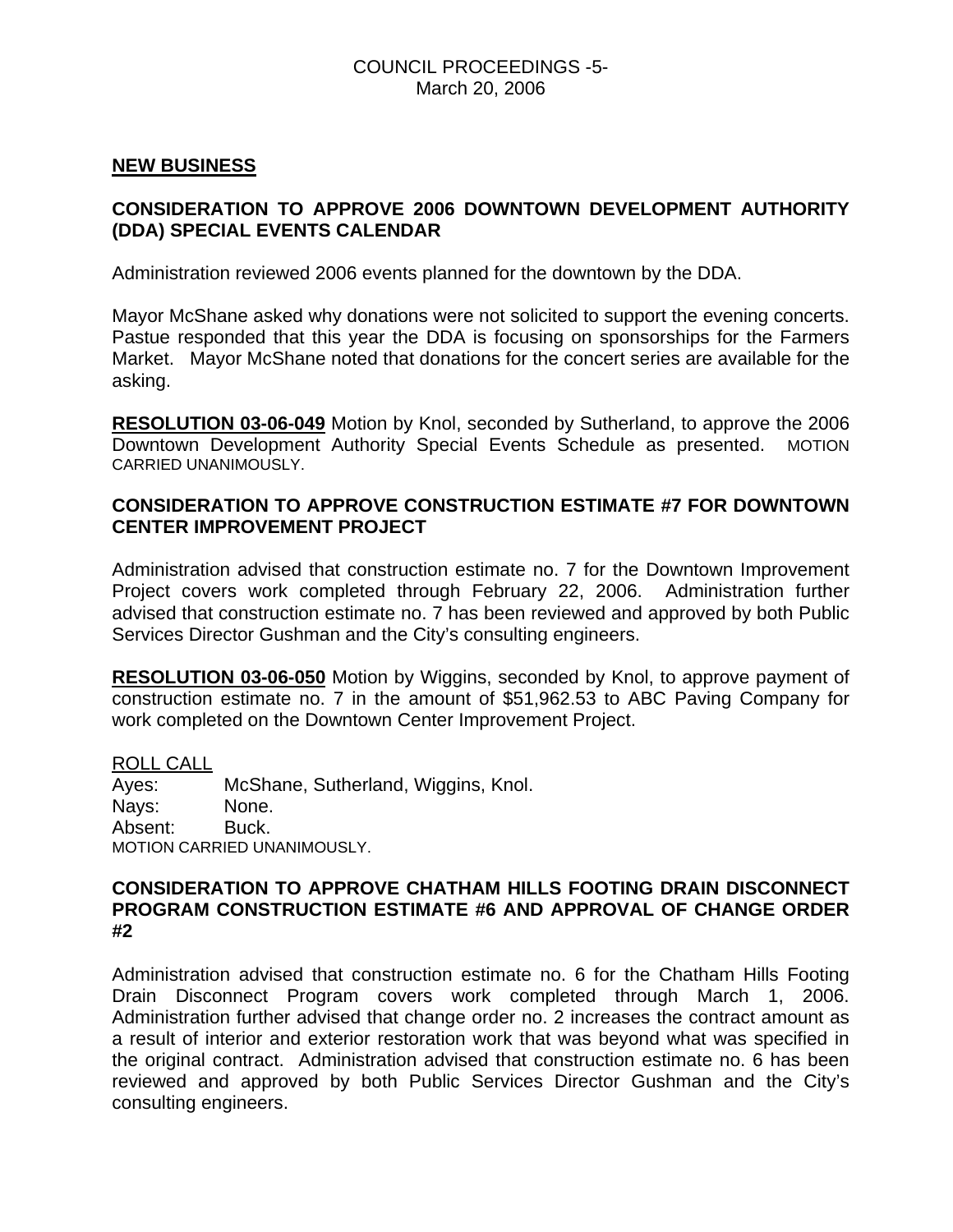**RESOLUTION 03-06-051** Motion by Knol, seconded by Sutherland, to approve payment of construction estimate no. 6 in the amount of \$90,644.35 to Bidigare Contractors for the Chatham Hills Footing Drain Disconnect Program; and to approve change order no. 2 increasing the contract amount by \$22,316.10.

ROLL CALL Ayes: Sutherland, Wiggins, Knol, McShane. Nays: None. Absent: Buck. MOTION CARRIED UNANIMOUSLY.

### **CONSIDERATION TO APPROVE TOWER SUBLEASE AT 33760 W. NINE MILE ROAD**

Administration advised that the City entered into an agreement with AT&T in 1996 allowing for the construction of a communications tower on the Public Works site on Nine Mile Road. Administration further advised that this agreement was subsequently assigned to Cingular Wireless who has requested that the City authorize the sublease of this tower to Metro PCS to allow them to use the tower.

Administration noted that the City receives a base payment from Cingular Wireless in the amount of \$13,200. Administration further noted that the City receives 25% of the sublease tower rental and combined with two other sub-leases, provides an additional \$10,000 per year, in addition, the City would also receive 25% of the rents from Metro PCS.

Responding to a question from Mayor McShane, Pastue confirmed that the original lease agreement was for twenty years.

**RESOLUTION 03-06-052** Motion by Sutherland, seconded by Wiggins, to approve a request from Cingular Wireless to sublease a portion of the communications tower located on the site of the Department of Public Works, 33760 W. Nine Mile Road, subject to final review and approval by the City Attorney. [SEE ATTACHED SUBLEASE].

ROLL CALL Ayes: Wiggins, Knol, McShane, Sutherland. Nays: None. Absent: Buck. MOTION CARRIED UNANIMOUSLY.

# **CONSIDERATION TO APPOINT TWO MEMBERS TO THE HISTORICAL COMMISSION**

**03-06-053** MOTION by Knol, seconded by Wiggins, to reappoint James Atkinson and Joseph Mosey to the Historical Commission for three-year terms expiring March 31, 2009. MOTION CARRIED UNANIMOUSLY.